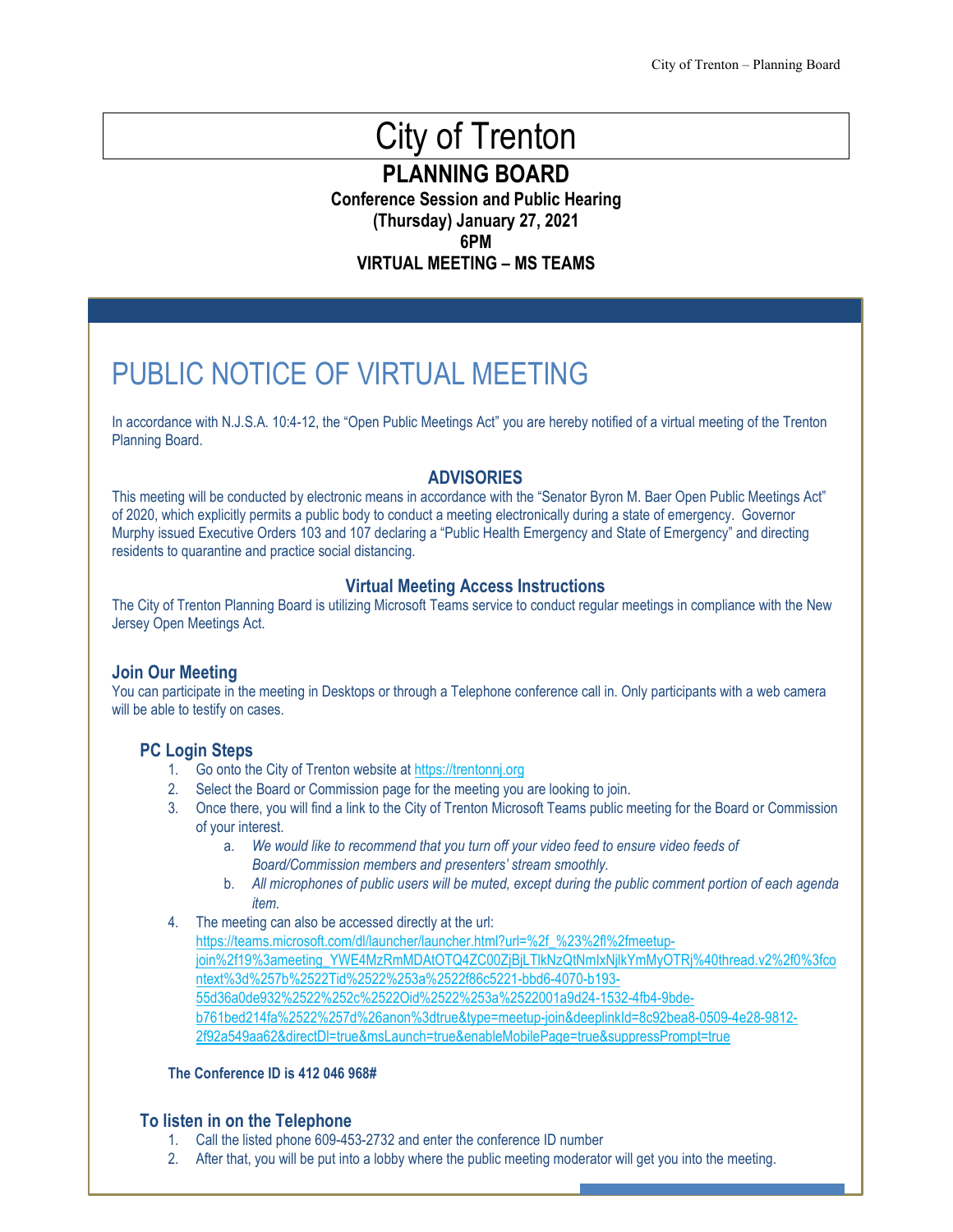# **AGENDA**

# **CONFERENCE 6:00 P.M.**

- o Organizational Board Development
	- Chair and Vice-Chair Votes
	- Board Member Terms
	- Recording Secretary
	- Correspondence Secretary
- $\circ$  Approval of Minutes
- $\circ$  Memorialization of Resolution(s)
- o Announcements
- o Approval of 2022 Meeting Calendar
- o Official Newspaper(s)
- $\circ$  Subcommittees (if any)
- o 2022 Board Training
- o Annual Report (2021)
- o Presentation: 2022 Year in Preview
- o Planning Board To Do List

## **PUBLIC HEARING:**

#### **Item #1**

# **21-P-236NC: 236 North Clinton Avenue- TRENTON NJ**

Applicant/Owner seeks preliminary and final major site plan approval, (c) bulk variance for side yard, rear yard, and maximum lot coverage, and waivers for various requirements for site plan. The applicant seeks to construct a first-floor restaurant along with a second-floor residential apartment. The Site is located in the Mixed-Use Zoning District and in the North Clinton Redevelopment Planning Area with a zoning of Business B/Residential B; Location 236 North Clinton Avenue; City Tax Map: Block(s) 1602, Lot(s) 31; Applicant: Aaron Johnson, 63 Equestrian Drive, Burlington, NJ 08016.

#### **Item #2**

#### **Trenton Complete Streets Ordinance**

In July, the Delaware Valley Regional Planning Commission completed work on the Trenton Complete Streets Design Handbook. A presentation was made to Planning Board overviewing the contents of the Design Handbook. Planning staff has now worked with members of the Trenton Complete Streets Working Group to draft an ordinance implementing the Design Handbook. The Trenton Planning Board will review the draft ordinance and consider whether to refer and endorse this ordinance to City Council.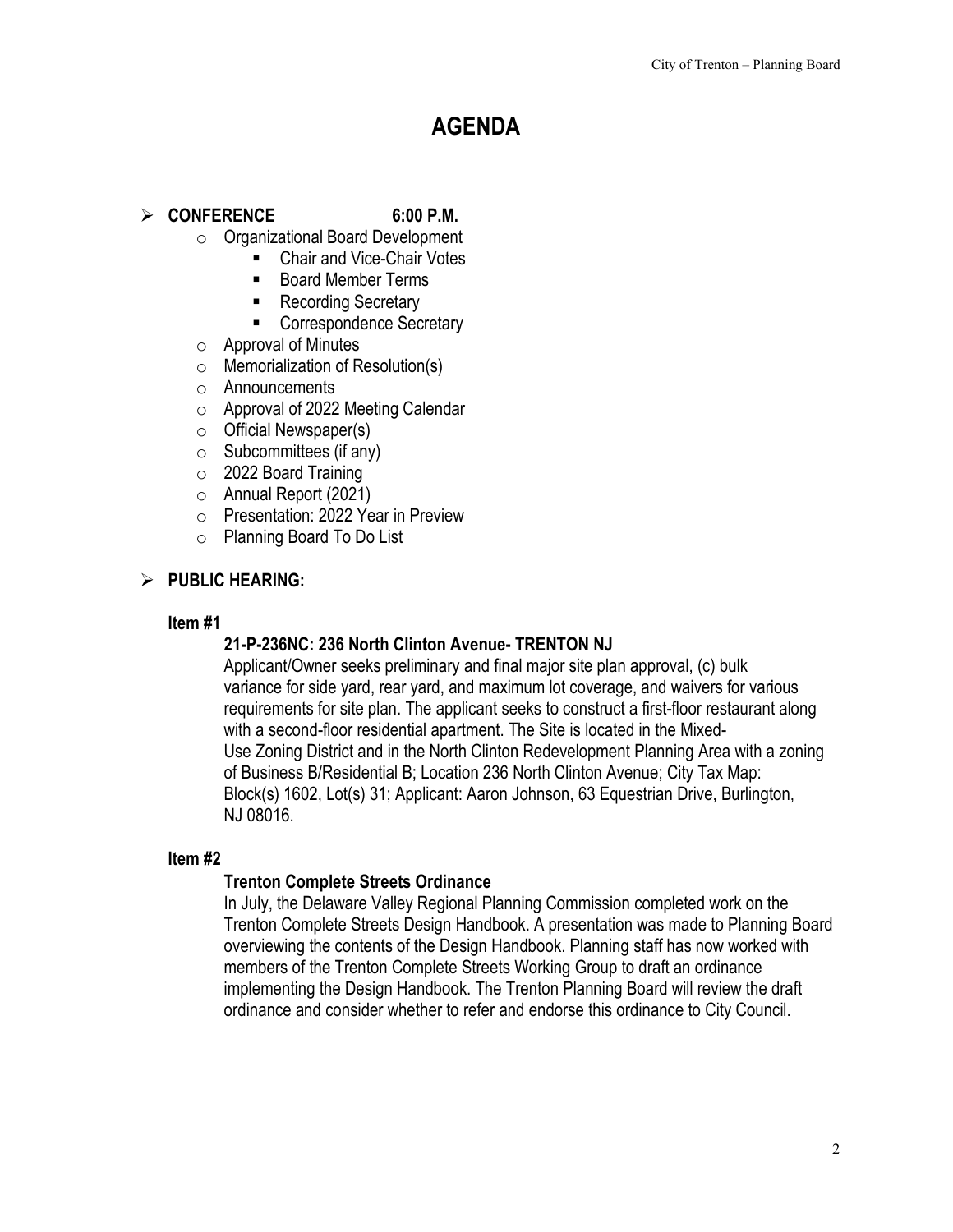#### CITYOF TRENTON

# **PLANNING BOARD PUBLIC HEARINGS 2022 CALENDAR**

The City of Trenton Planning Board regularly meets on the second (2<sup>nd</sup>) and fourth **(4th) Thursdays of each month. Public Hearings are scheduled for 6:00 P.M. This meeting will be conducted by electronic means in accordance with the "Senator Byron M. Baer Open Public Meetings Act" of 2020, which explicitly permits a public body to conduct a meeting electronically during a state of emergency. Governor Murphy issued Executive Orders 103 and 107 declaring a "Public Health Emergency and State of Emergency" and directing residents to quarantine and practice social distancing.**

| <b>MONTH</b>                                 | <b>FIRST MEETING</b>    | <b>SECOND MEETING</b> |
|----------------------------------------------|-------------------------|-----------------------|
| January                                      | 13(Organizational Mtg.) | 27                    |
| February                                     | 10                      | 24                    |
| March                                        | 10                      | 24                    |
| April                                        | 14                      | 28                    |
| May                                          | 12                      | 26                    |
| June                                         | 9                       | 23                    |
| July                                         | 14                      | 28                    |
| August                                       | 11                      | 25                    |
| September                                    | 8                       | 22                    |
| October                                      | 13                      | 27                    |
| November                                     | $10\,$                  | *21 (Monday)          |
| December                                     | 8                       | *19 (Monday)          |
| **JANUARY-2023                               | 12                      | 26                    |
| *Due to holiday, not scheduled on a Thursday |                         |                       |

**\*\* for the first two meetings in January 2023**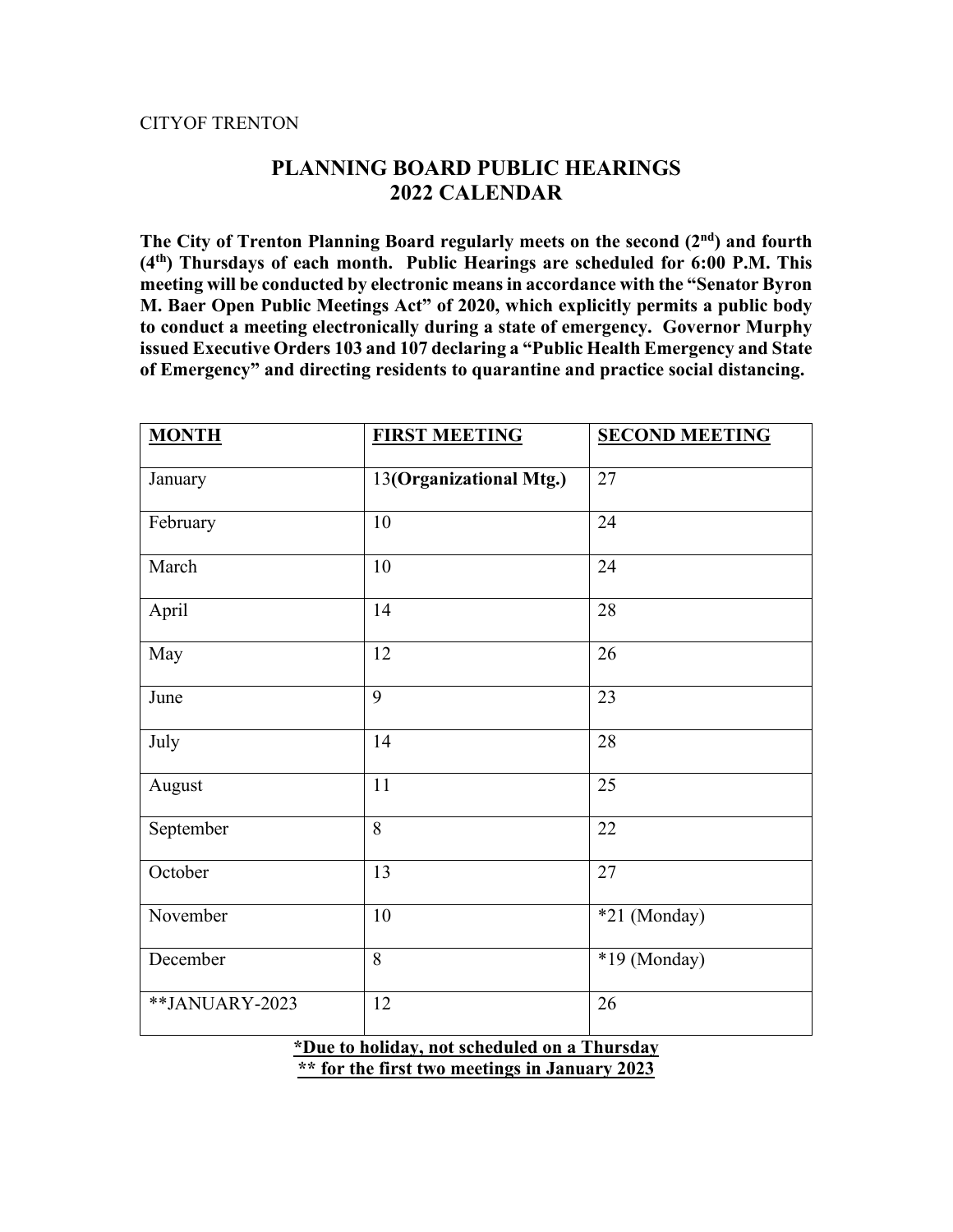**This is the annual notice of the 2022 Calendar of the City of Trenton Planning Board advertised in accordance with the New Jersey Open Public Meetings Law (NJSA 10:4-6 to 10:4-21) which establishes the right of all citizens to have adequate notice of all public meetings and the right to attend meetings at which any business affecting the public is discussed and acted upon.** 

# **Virtual Meeting Access Instructions**

The City of Trenton Planning Board is utilizing Microsoft Teams service to conduct regular meetings in compliance with the New Jersey Open Meetings Act.

## **Join Our Meeting**

You can participate in the meeting in Desktops or through a Telephone conference call in. Only participants with a web camera will be able to testify on cases.

# **PC Login Steps**

- 1. Go onto the City of Trenton website at [https://trentonnj.org](https://trentonnj.org/)
- 2. Select the Board or Commission page for the meeting you are looking to join.
- 3. Once there, you will find a link to the City of Trenton Microsoft Teams public meeting for the Board or Commission of your interest.
	- a. *We would like to recommend that you turn off your video feed to ensure video feeds of Board/Commission members and presenters' stream smoothly.*
	- b. *All microphones of public users will be muted, except during the public comment portion of each agenda item.*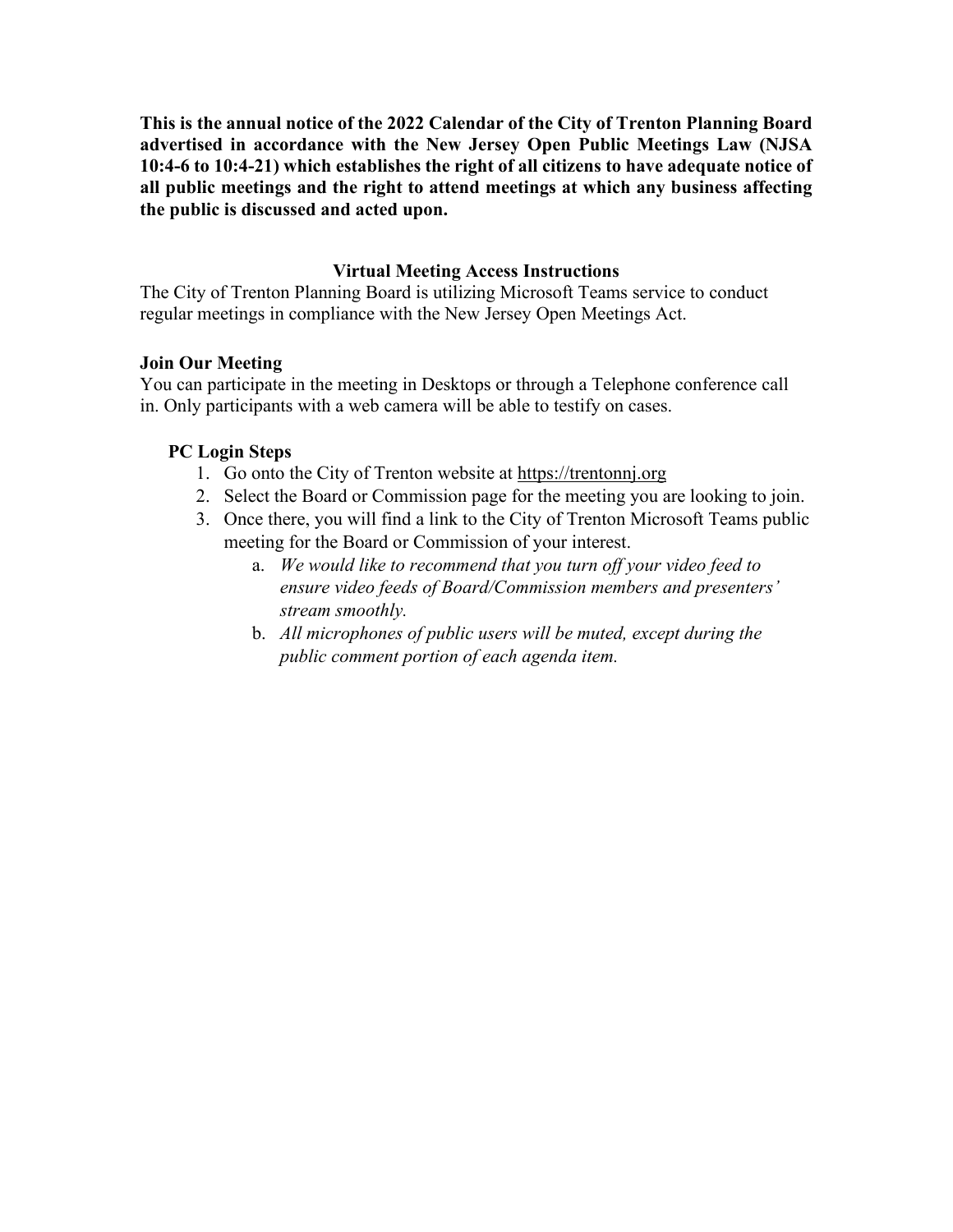# **ARTICLE COMPLETE AND GREEN STREETS [Adopted \_\_\_\_ by Ord. No. \_\_\_\_]**

# **I. Creation.**

The City Council of the City of Trenton, County of Mercer, and State of New Jersey created the Complete and Green Streets Policy by way of Resolution on , hereby established as *Chapter \_\_, Article \_\_\_.*

# **II. Complete and Green Streets Policy.**

- 1. **Policy.** The City of Trenton shall develop an integrated and connected multimodal transportation system of Complete and Green Streets that serves all neighborhoods and populations. Towards this end:
	- a. All transportation projects shall create Complete and Green Streets that allow safe, emissions-free, healthy, economically sound, equitable, accessible, and convenient mobility along and across streets for users of all ages and abilities and for all travel modes, including, but not limited to, pedestrians, bicyclists, persons in a wheelchair or motorized wheelchair, public transportation vehicles and their passengers, and motorists, and strive to meet the following goals:
		- i. **Safety:** Eliminate all road fatalities, significantly reduce crash severity and injury, and improve personal safety by prioritizing safety improvements for people walking, bicycling, and using other mobility devices.
		- ii. **Environment:** Improve air quality, water quality, and stormwater management, reduce flooding, and mitigate traffic congestion.
		- iii. **Economic:** Safe travel for all people in the City, regardless of transportation mode choice. Will encourage and stimulate economic prosperity.
		- iv. **Health:** Increase physical activity and social connectivity with the goal of lowering the risk of obesity, reducing chronic disease, and promoting wellness.
		- v. **Equity:** Implement policies and distribute funding and other resources equitably and responsibly in all neighborhoods throughout the City.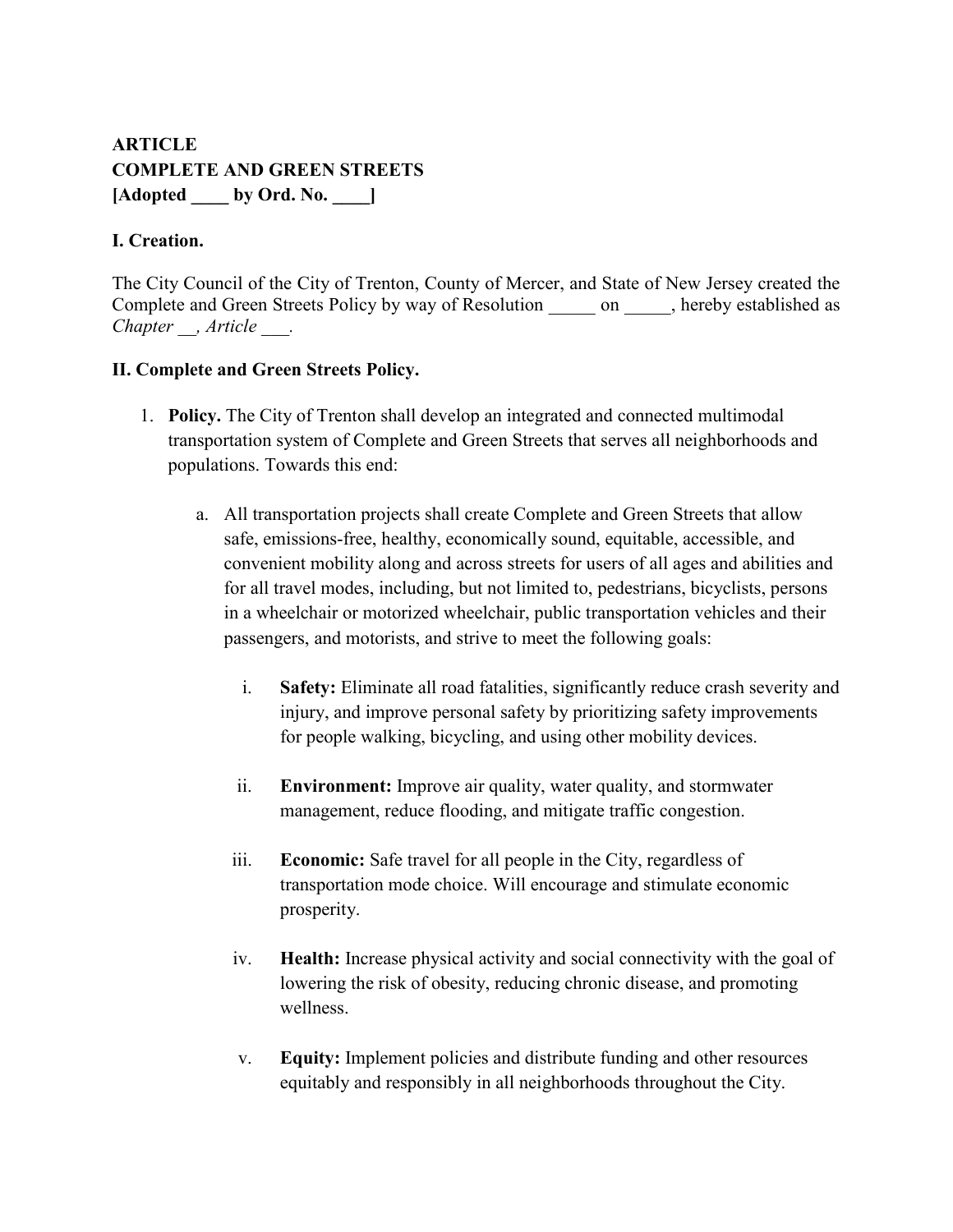- b. The Complete and Green Street Policy shall be incorporated into the City of Trenton's Land Development Ordinance.
- c. The Department of Housing and Economic Development shall incorporate this Complete and Green Streets Policy into all initial planning and/or design studies. Reviews for projects requiring funding or approval by the City should evaluate the effect of the proposed project on safe travel by all users, and identify measures to mitigate any adverse impacts on such travel that are identified.
- d. This Policy shall apply to all public and/or private transportation projects, including those using funds awarded by federal, state, regional, county, municipal, or any other local agency. This shall include new construction, reconstruction, resurfacing, restoration, repaving, rehabilitation, private development projects, and maintenance of highways, roads, and streets.
- e. The Department of Housing and Economic Development and Department of Public Works shall routinely work in coordination with each other and adjacent jurisdictions, and any relevant advisory committees/teams, to create complete and green streets and to ensure consistency with the City of Trenton's Master Plan and Elements and any existing pedestrian/bicycle/multimodal plans, stormwater management plans, and other relevant plans.
- f. Within two years of the Effective Date of this policy, the Department of Housing and Economic Development, working with the Department of Public Works and the Safe Streets for All Steering Committee [See Section 2], shall recommend priority items and create a feasible timeline to inventory and update procedures, policies, plans, documents, training programs, performance measures, and other guidance documents to be consistent with this policy. The purpose of this policy and practices review is to identify areas where tenets of this policy will need to be incorporated. This includes, but is not limited to pavement management plans, funding, planning, designing, operating, and maintaining transportation infrastructure.
- g. Transportation projects and master and capital plans shall include, when appropriate and feasible, sustainable design elements such as the ones outlined in the Trenton Complete Streets Design Handbook, including, but not limited to:
	- i. Green stormwater infrastructure practices.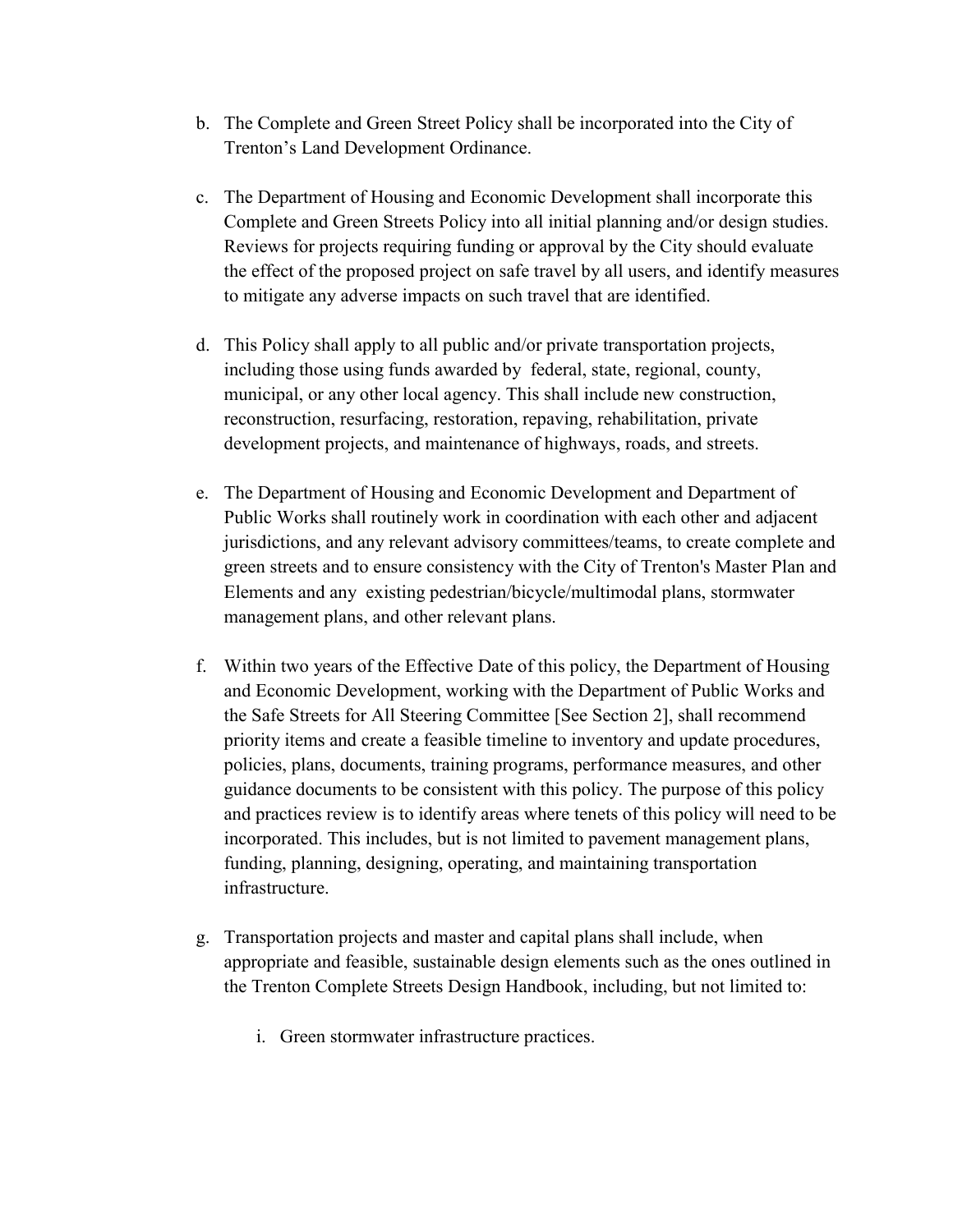- ii. Traffic calming.
- iii. Shade trees and other vegetation.
- iv. Permeable pavements, including those made from recycled materials such as rubber, concrete, glass, and plastic.
- h. Transportation projects and master and capital plans shall include, where appropriate and feasible, pedestrian and bicycle design elements and transit amenities such as the ones listed in the **Trenton Complete Streets Design Handbook**, including but not limited to; curb extensions, sidewalks, radar feedback signs, pedestrian countdown signals, pedestrian refuge islands, road diets/conversions, lane width reductions, chicanes, roundabouts, bike lanes, protected bike lanes, bike parking, lighting, wayfinding, seating, trash receptacles, transit amenities, etc.
- i. The Department of Housing and Economic Development shall implement this policy and formally coordinate with the Department of Public Works with advice and input from the Safe Streets for All Steering Committee to set measurable goals to ensure the successful implementation of the Complete and Green Streets Policy equitably across the City of Trenton.
- j. The Department of Housing and Economic Development and the Department of Public Works shall utilize the most recent version of the **Trenton Complete Streets Design Handbook** which considers best practices in street design, construction, operations, and maintenance that apply to bicycle, pedestrian, transit, stormwater, and highway facilities. All standards, and guidelines shall be made publicly available online.
- k. The design of all infrastructure projects in the public right of way in the City shall reference the **Trenton Complete Streets Design Handbook**, including completion of the checklist. City agencies and boards will be required to review the checklist as part of their approval process.

# 2. **Establishing a Safe Streets For All Steering Committee**

a. A **Safe Streets For All Steering Committee** shall be established to advise on the implementation of the Complete and Green Streets Policy. Members of the Safe Streets for All Steering Committee, through the coordination of the Department of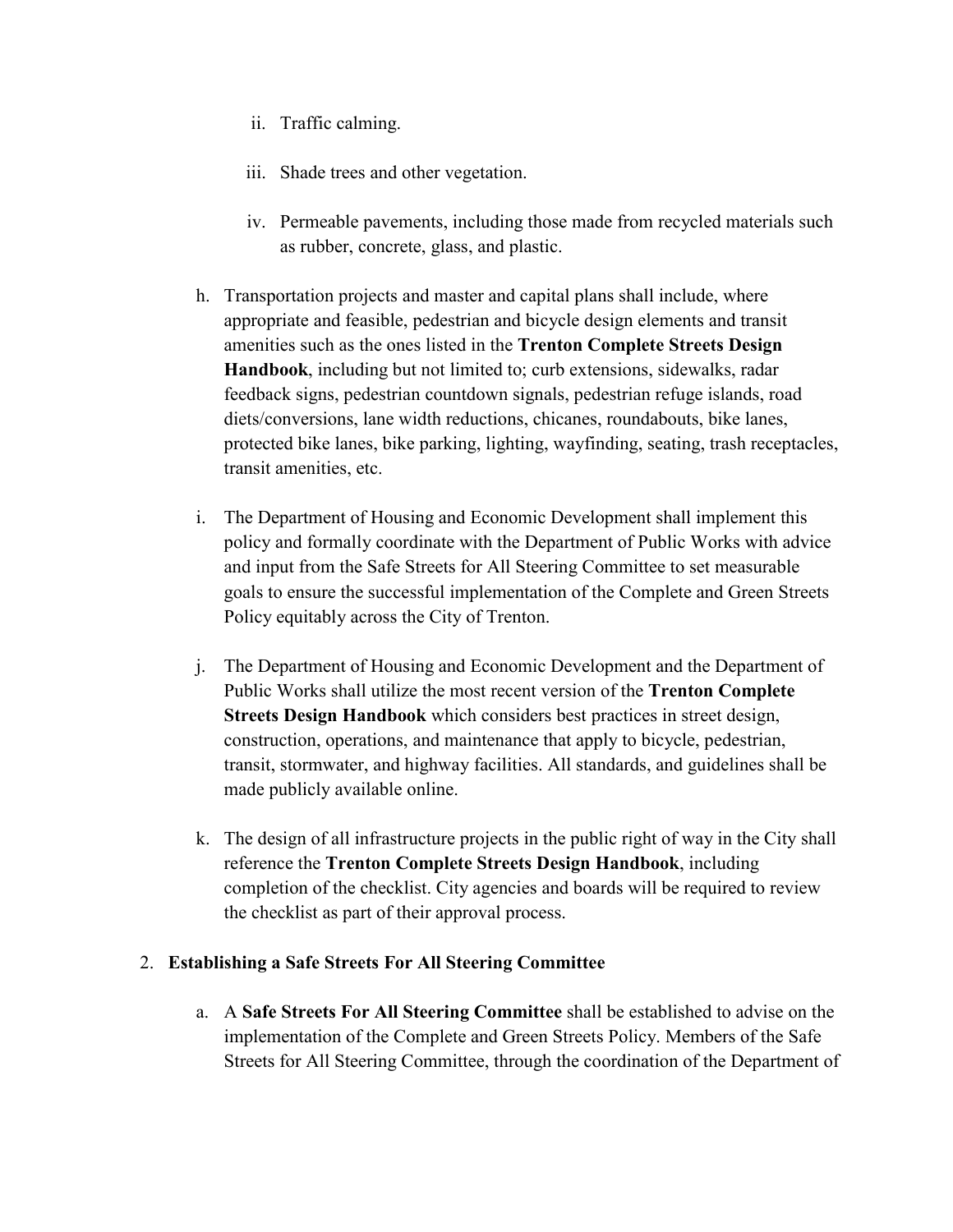Housing and Economic Development, shall include a broad group of stakeholders that may include, but not limited to, the following:

- i. Mayor or designee;
- ii. Business Administrator or designee;
- iii. City Council member or designee;
- iv. Police Director or designee;
- v. Public Works Director or designee;
- vi. Director of Housing and Economic Development or designee;
- vii. Director of Recreation, Natural Resources, and Culture or designee;
- viii. Mercer County Engineer or designee;
- ix. Mercer County Planner or designee;
- x. Delaware Valley Regional Planning Commission representative;
- xi. New Jersey Department of Transportation Local Aid representative;
- xii. Director of Emergency Medical Service or designee;
- xiii. Fire Chief or designee;
- xiv. Superintendent or designee;
- xv. Community Members representing each ward;
- xvi. Members of the community including persons with disabilities, senior and youth organizations, persons representing low-and moderate-income communities, people with limited or no access to a vehicle, people with limited English proficiency, and persons of racial/ethnic minorities
- xvii. Representatives of Civic and Advocacy Groups;
- xviii. Representatives of Community- or Faith-Based organizations;
- xix. Representatives of the Business Community;
- xx. Public Health Director or designee;
- xxi. Public Health Professionals;
- xxii. Transit and Transportation Professionals;
- b. The Steering Committee shall devise a process that allows for public participation in decision-making concerning the design, planning, and use of streets and roadways covered by this policy.

# 3. **Exceptions.**

a. A transportation project may not be required to accommodate the needs of a particular user group if the Project Manager determines in writing that any one of the following occur: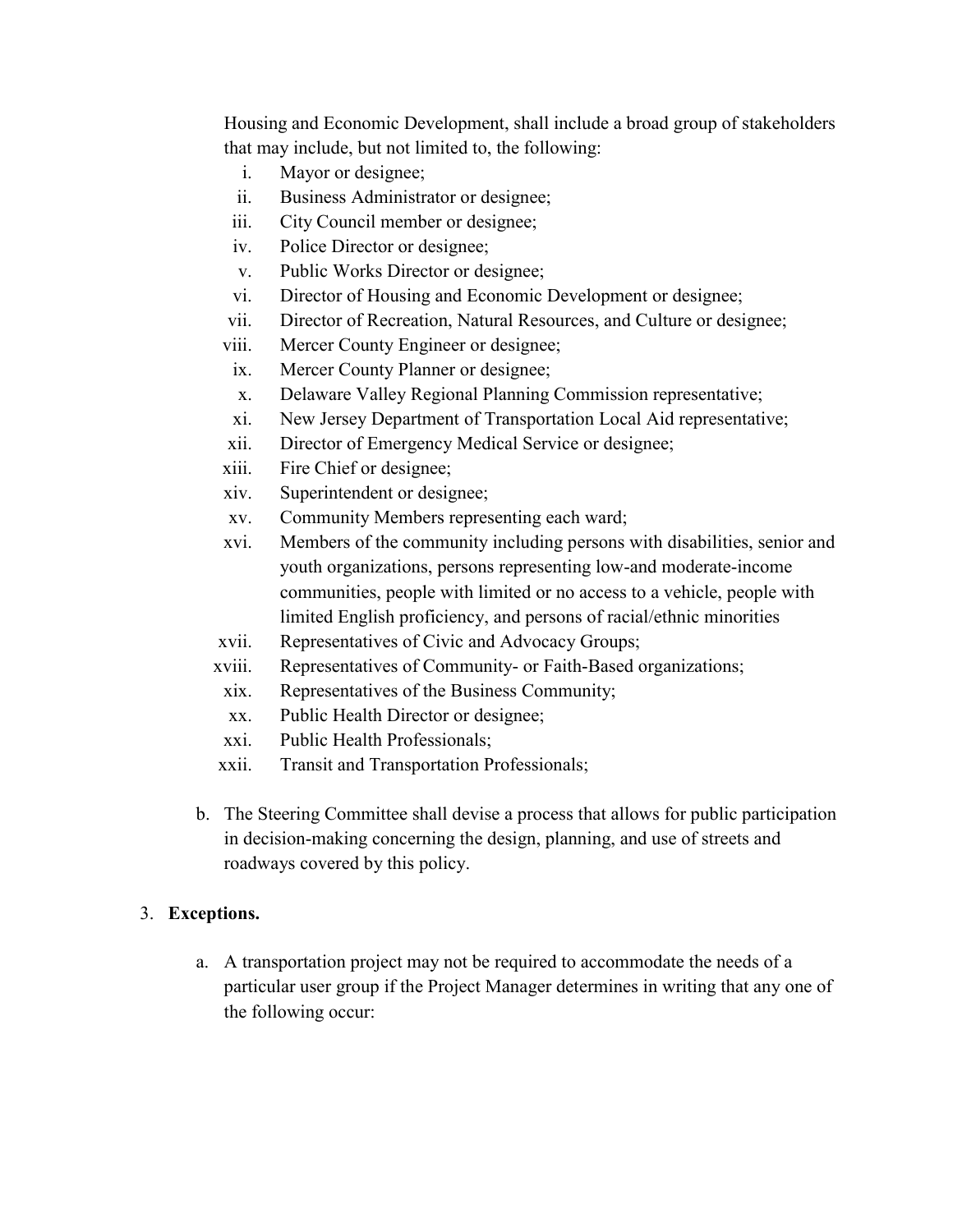- i. The use of the transportation facility by the particular user group is prohibited by law;
- ii. There is a demonstrated absence of both a current and future need to accommodate the category of user (absence of future need may be shown via demographic, school, employment, and public transportation route data that demonstrate, for example, a low likelihood of bicycle, pedestrian, or transit activity in an area over the next 20 years);
- iii. The adverse impacts of implementing this Complete and Green Streets Policy significantly outweigh the benefits;
- iv. Public projects will be reviewed by the City professionals and they will determine whether or not the project is in the public's best interest;
- v. Other exceptions or elements listed as "Not Recommended/Not Applicable" as listed in the **Trenton Complete Streets Design Handbook**.
- b. An exception shall be granted only if:
	- i. Request for an exception is submitted in writing, with supporting documentation justifying the exception for each mode, and made publicly available with a minimum of 30 days allowed for public input; and
	- ii. The exception is approved in writing by the Safe Streets for All Steering Committee, City Engineer, and City Planner and the written approval is made publicly available.

# 4. **Program Reporting.**

a. The **Safe Streets for All Steering Committee** shall establish benchmarks, develop plans, and set goals to ensure the successful implementation of the Complete and Green Streets Policy, to make sure all users can travel safely and conveniently along highways, roads, and streets within the City's jurisdiction. Each year the Safe Streets for All Steering Committee shall prepare a report to the City Council identifying barriers and proposing solutions to the successful implementation of the Complete and Green Streets Policy across the City and in severely underserved communities.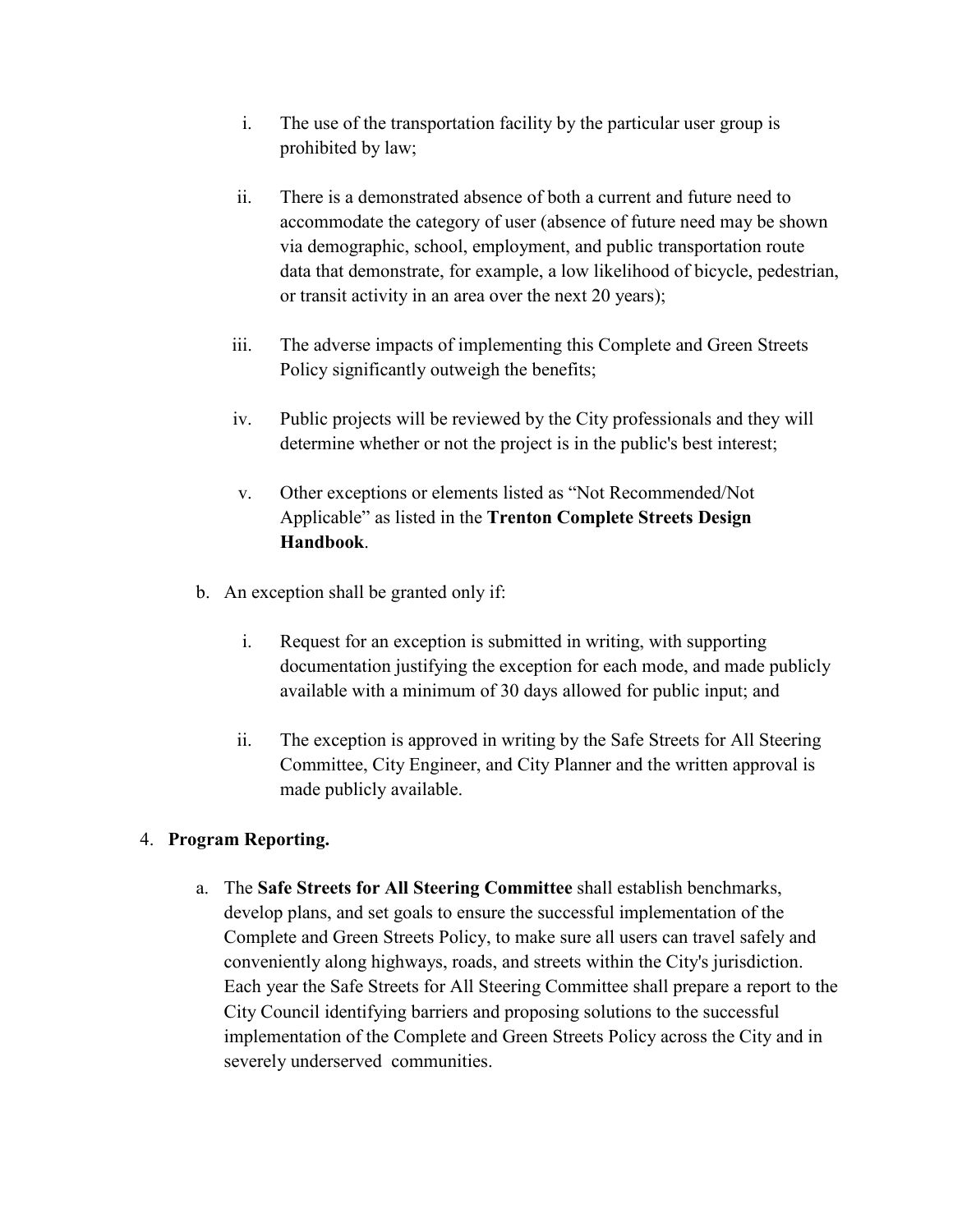- b. An annual report will be compiled and published each year. Each annual report shall include the data collected pursuant to program reporting, road safety benchmarks, and progress on action items, as well as a list of ongoing and completed transportation projects during that fiscal year. If any exceptions are applied to transportation projects pursuant to exceptions to Complete Streets requirements herein, such projects and the relevant exceptions should be identified in the annual report. All benchmarks and reports shall be made publicly available online.
- c. The Department of Housing and Economic Development in collaboration with the Department of Public Works shall collect and monitor data under the City's jurisdiction and in coordination with the county and state when available to determine compliance with the Complete and Green Streets Steering Committee's benchmarks. Benchmarks shall include but are not limited to:
	- i. Tracking progress toward zero traffic fatalities and serious injuries date;
	- ii. Updating the High Injury Network and other road safety benchmarks;
	- iii. Mileage of new and existing bicycle infrastructure included in priority communities (e.g., bicycle lanes, bike parking, paths, and boulevards).
	- iv. Linear feet (or mileage) of new and existing pedestrian infrastructure (e.g., sidewalks, trails, transit amenities).
	- v. Number of new and existing ADA-compliant infrastructure (e.g., curb ramps, pedestrian buttons).
	- vi. Number of new street trees.
	- vii. Number of Green Street practices (e.g., rain gardens, bioswales, permeable pavement).
	- viii. Number of pedestrian and bicycle lighting improvements.
	- ix. Bicycle and pedestrian counts.
	- x. Commute mode percentages (e.g., drive alone, carpool, transit, bicycle, walk).
	- xi. The number and percentage of designated transit stops accessible via sidewalks and curb ramps.
	- xii. The number, locations, and causes of fatal and severe injury crashes by each mode of transportation.
	- xiii. The percentage of children walking or bicycling to school.
	- xiv. Trenton Complete Streets Design Handbook checklists.
	- xv. Evaluation: Specific evaluation of complete streets in neighborhoods with histories of systematic disinvestment or underinvestment must be conducted on an annual basis and data must be made publicly available online.